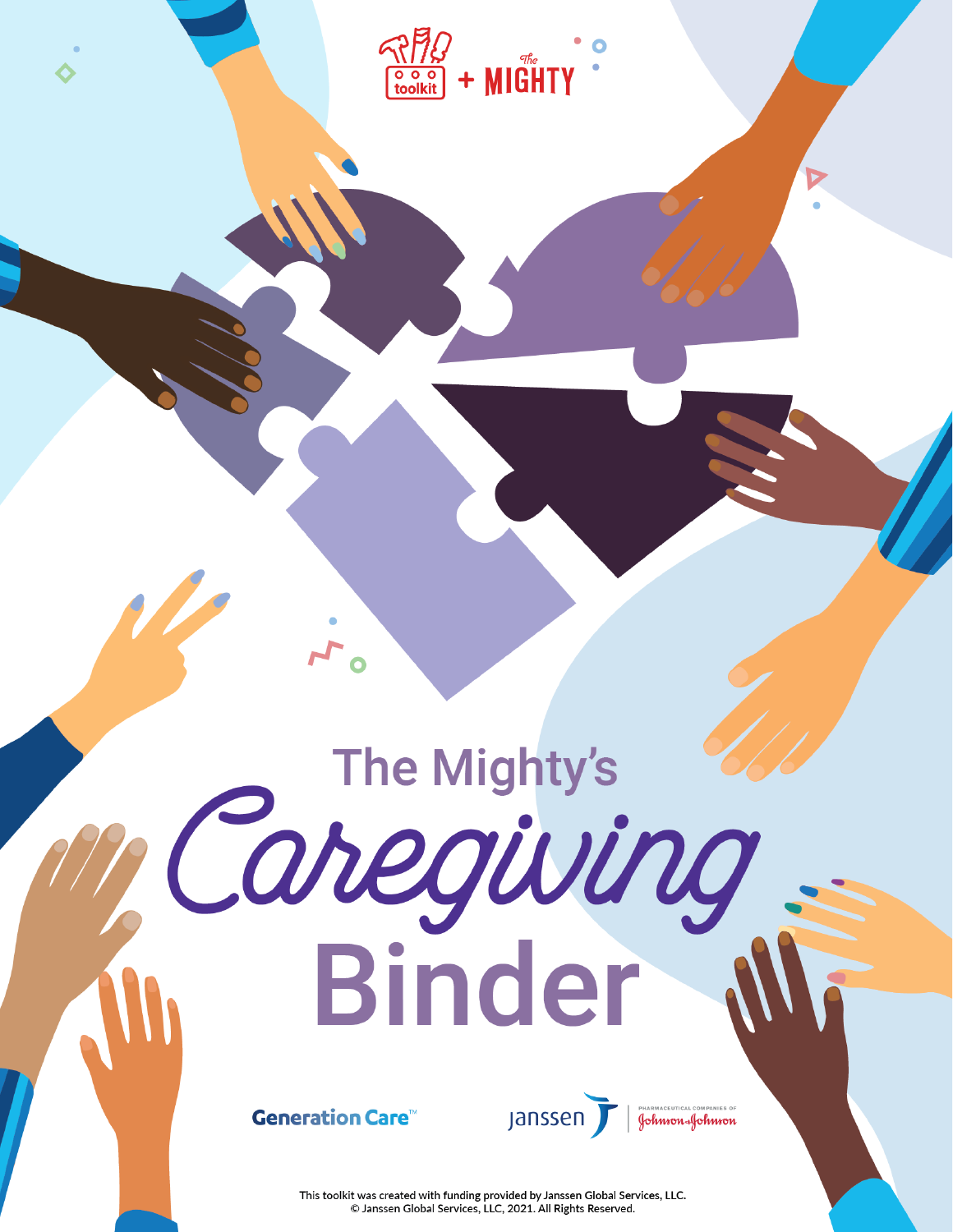*Medication List*

Medication:

Frequency/Dosage:

Prescribing Physician:

Specialty:

Additional Instructions:

Medication:

Frequency/Dosage:

Prescribing Physician:

Specialty:

Additional Instructions:

Medication:

Frequency/Dosage:

WEDNESDAY

THURSDAY

FRIDAY

SATURDA

Prescribing Physician:

Specialty:

Additional Instructions:

Medication:

Frequency/Dosage:

Prescribing Physician:

Specialty:

Additional Instructions:

## **Pharmacy Information**

Pharmacy Name:

Pharmacy Phone Number:

Please consult your doctor or other qualified healthcare provider with any questions you may have regarding a medication or treatment.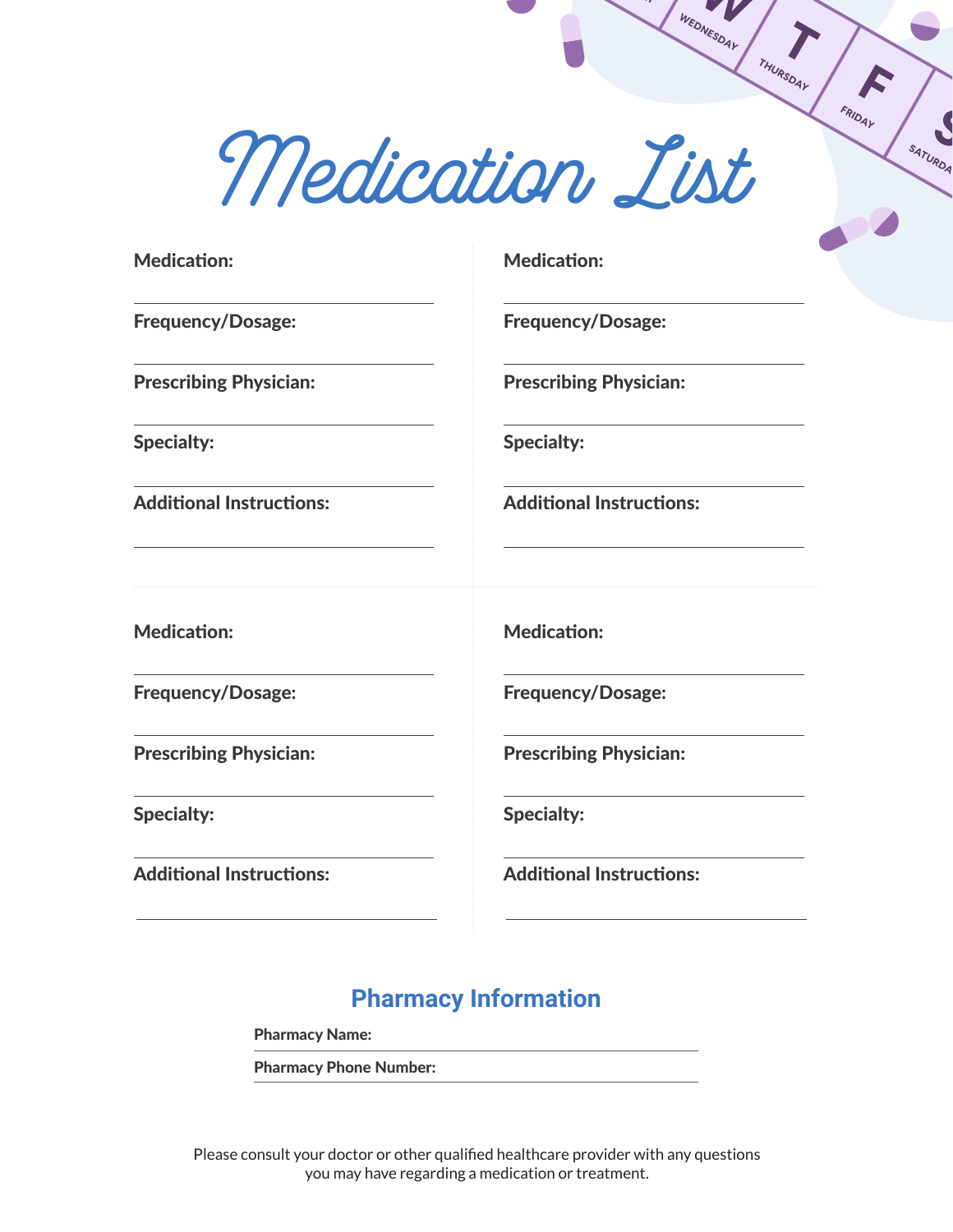*Medical Team*

| <b>Physician Name:</b>          | <b>Phys</b> |
|---------------------------------|-------------|
| <b>Specialty:</b>               | <b>Spec</b> |
| <b>Phone Number:</b>            | Phor        |
| <b>Last Seen:</b>               | Last        |
| <b>Upcoming Appointment(s):</b> | Upco        |
| <b>Physician Name:</b>          | <b>Phys</b> |
| <b>Specialty:</b>               | <b>Spec</b> |
| <b>Phone Number:</b>            | Phor        |
| <b>Last Seen:</b>               | Last        |
| <b>Upcoming Appointment(s):</b> | Upco        |
|                                 |             |

Physician Name:

 $i$ alty:

ne Number:

Seen:

oming Appointment(s):

 $s$ ician Name:

 $i$ alty:

ne Number:

Seen:

oming Appointment(s):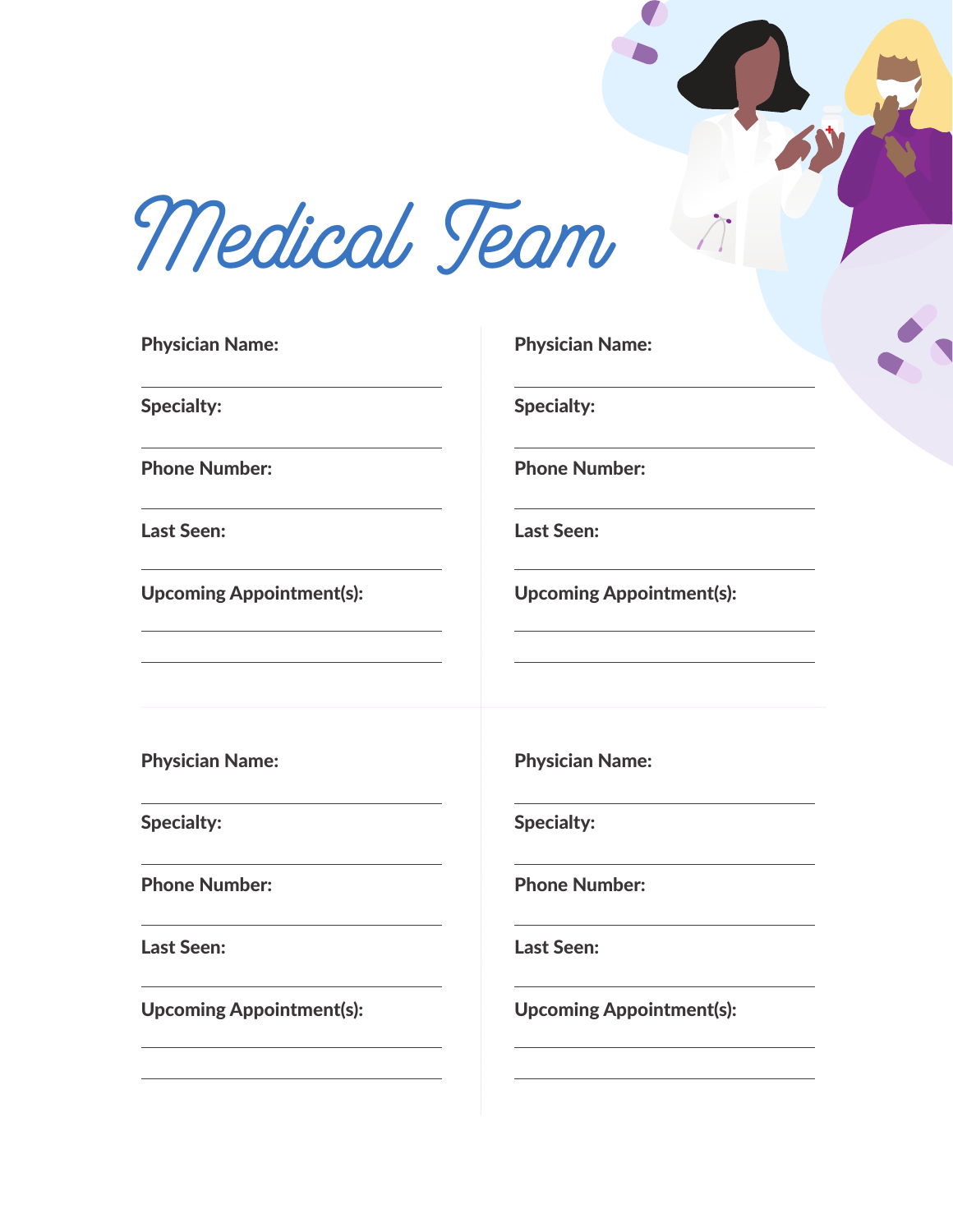**Nouveral** 



## Allergen:

Reaction:

Treatment:

Allergen:

Reaction:

Treatment:

Allergen:

Reaction:

Treatment:

Allergen:

wa Ex

Reaction:

Treatment:

Allergen:

Reaction:

Treatment:

Allergen:

Reaction:

Treatment: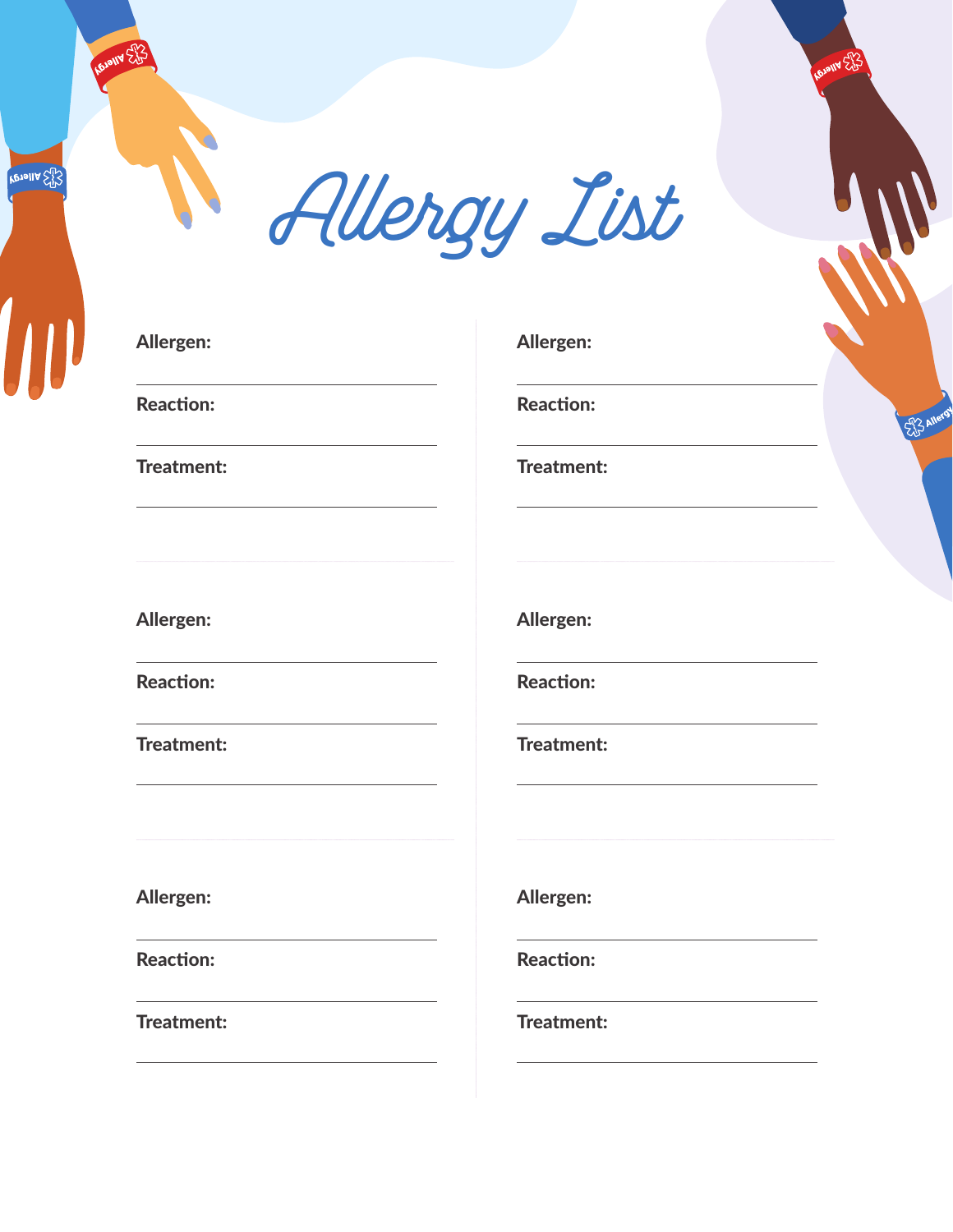*Procedure History*

| Date:                                                     | Date:                                                   |
|-----------------------------------------------------------|---------------------------------------------------------|
| <b>Physician Name:</b>                                    | <b>Physician Name:</b>                                  |
| <b>Procedure Type:</b>                                    | <b>Procedure Type:</b>                                  |
| Location:                                                 | Location:                                               |
| <b>CIRCLE ONE</b><br>Outpatient/Hospitalized: ____ Day(s) | <b>CIRCLE ONE</b><br>Day(s)<br>Outpatient/Hospitalized: |
|                                                           |                                                         |

Date:

Physician Name:

Procedure Type:

Location:

Outpatient/Hospitalized: Day(s) CIRCLE ONE

Date:

Physician Name:

Procedure Type:

Location:

Outpatient/Hospitalized: Day(s) CIRCLE ONE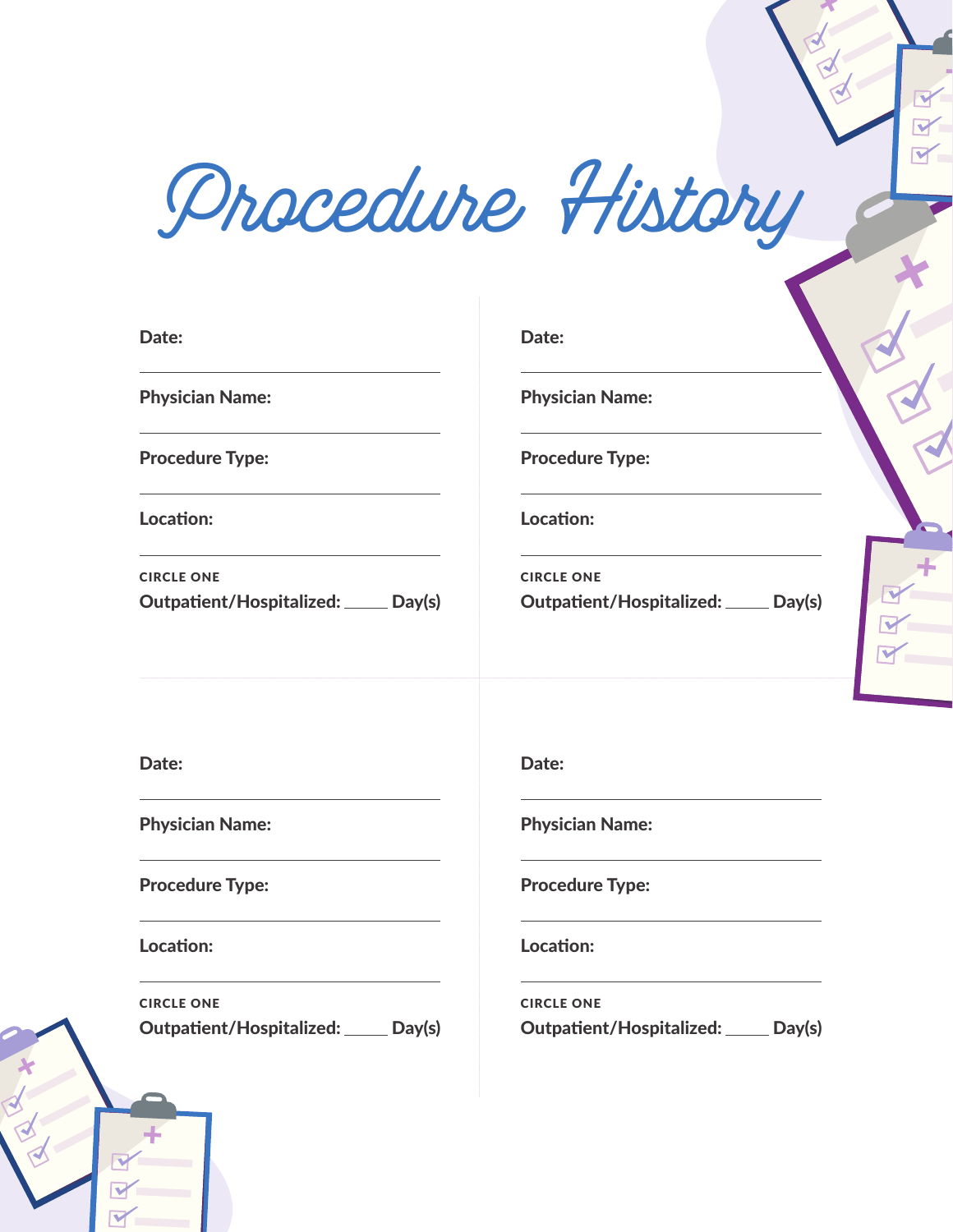

## **In Case of a***Crisis*

|              |                             |              | <b>Patient Blood Type:</b> |
|--------------|-----------------------------|--------------|----------------------------|
|              |                             |              |                            |
|              |                             | (MM/DD/YYYY) |                            |
|              |                             |              |                            |
|              | <b>STREET</b>               |              |                            |
|              |                             |              |                            |
| <b>CITY</b>  | <b>STATE</b>                | ZIP CODE     |                            |
|              |                             |              |                            |
|              | NAME                        |              |                            |
| RELATIONSHIP |                             | PHONE NUMBER |                            |
|              |                             |              |                            |
|              |                             |              |                            |
|              |                             |              |                            |
|              | NAME                        |              |                            |
|              | <b>PHONE NUMBER</b>         |              |                            |
|              |                             |              |                            |
|              |                             |              |                            |
|              |                             |              |                            |
|              |                             |              |                            |
|              | NAME                        |              |                            |
|              | <b>PHONE NUMBER</b>         |              |                            |
|              | <b>CAREGIVER'S LOCATION</b> |              |                            |